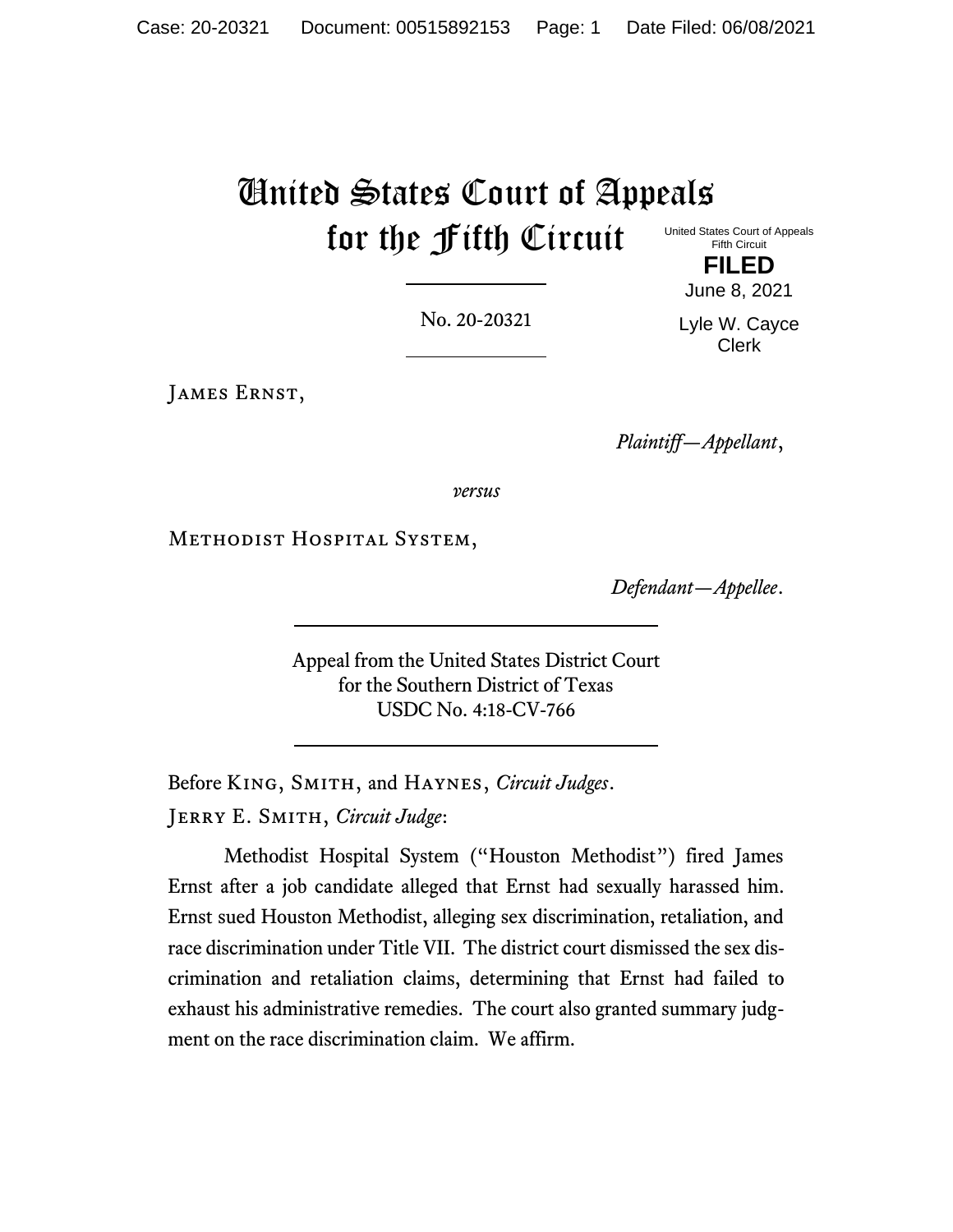I.

Ernst worked as a Senior Transportation Analyst for Houston Methodist from 2013 until his termination in 2016. The hospital fired him after a job applicant alleged that Ernst had sexually harassed him. The candidate complained that Ernst winked at him, grabbed and rubbed his own penis suggestively, and nodded for the candidate to follow him around the corner to the men's room.

On receiving the complaint, Houston Methodist immediately launched an investigation. The investigators interviewed Ernst the same day that they received the complaint. Ernst denied any sexual harassment but confirmed that he nodded to the candidate and conceded that he may have "adjusted himself," claiming that he sometimes does so "subconsciously." The investigators also interviewed several of Ernst's colleagues and reviewed video footage that provided at least some corroboration for the complaint.

The investigators interviewed Ernst a second time and determined that he gave some inconsistent or otherwise doubtful answers. In addition to the alleged harassment, the investigators listed "failure to perform his job duties and responsibilities" as another reason for his termination, determining that, in the course of his interaction with the candidate, Ernst left the Transportation Office unattended. On the basis of the investigation, the hospital fired Ernst.

Ernst contested his termination under Houston Methodist's internal processes, ultimately appealing to all three levels of the hospital's review system. During his initial appeal, Ernst met with Sheila Coggins, the Director of Human Resources. At Ernst's behest, Coggins removed from his Documentation of Termination the allegation that he had failed to perform his duties, but she did not overturn his termination for the alleged sexual harassment. Hospital decisionmakers upheld the termination at both the second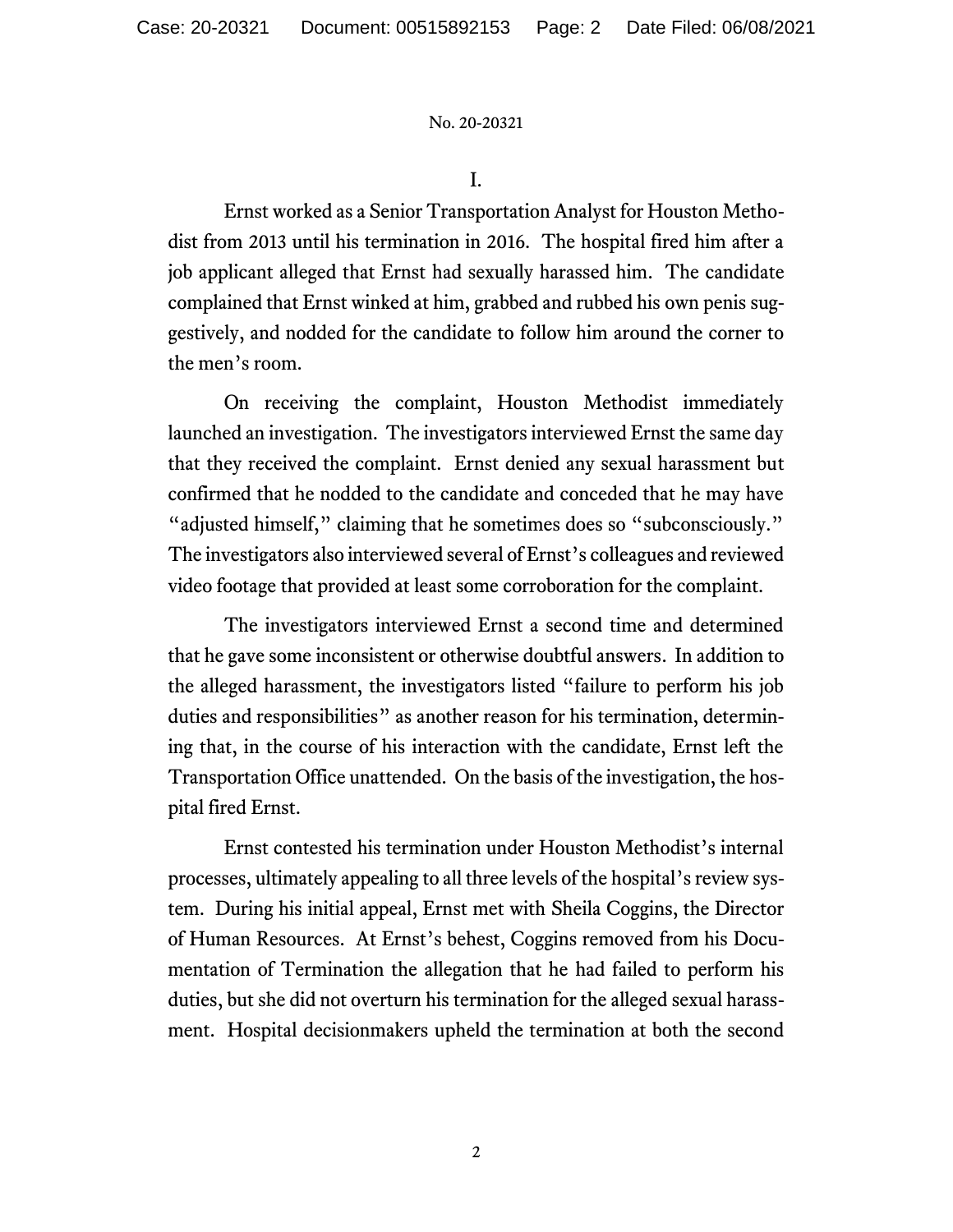and third levels of internal appeal.

In June 2016, Ernst filed a charge-of-discrimination form with the Equal Employment Opportunity Commission ("EEOC"). The charge form included several boxes denoting various types of discrimination.<sup>1</sup> Ernst who describes himself as a gay, white man—checked just one box, indicating that he suffered race discrimination. In the "particulars" field on the form, Ernst briefly described his termination and alleged only race discrimination in violation of Title VII of the Civil Rights Act of 1964, 42 U.S.C. § 2000e–  $2(a)(1)$ .

In addition to completing the charge form, Ernst filed an intake questionnaire with the EEOC, leveling more allegations. On that form, he claimed sex discrimination because of his sexual orientation, age discrimination, and retaliation. Ernst also included his allegation of race discrimination, asserting that ninety percent of the employees in his department were African-Ameridcan and that the hospital investigators were biased against him, treating him less favorably than other employees because he is white.

The EEOC investigated but did not find that Houston Methodist had racially discriminated. In December 2017, the EEOC issued a notice of dismissal, and Ernst received a right-to-sue letter.

Ernst sued, and in his amended complaint, he brought claims for sex discrimination based on his sexual orientation, retaliation, and race discrimination under Title VII. The district court dismissed the sex-discrimination and retaliation claims, determining that Ernst had failed to exhaust his administrative remedies. The court also granted summary judgment on the

<sup>&</sup>lt;sup>1</sup> The form includes boxes for a preparer to indicate that he or she suffered discrimination because of color, sex, religion, national origin, age, disability, genetic condition, or an unspecified ("other") reason. It also includes a box for retaliation.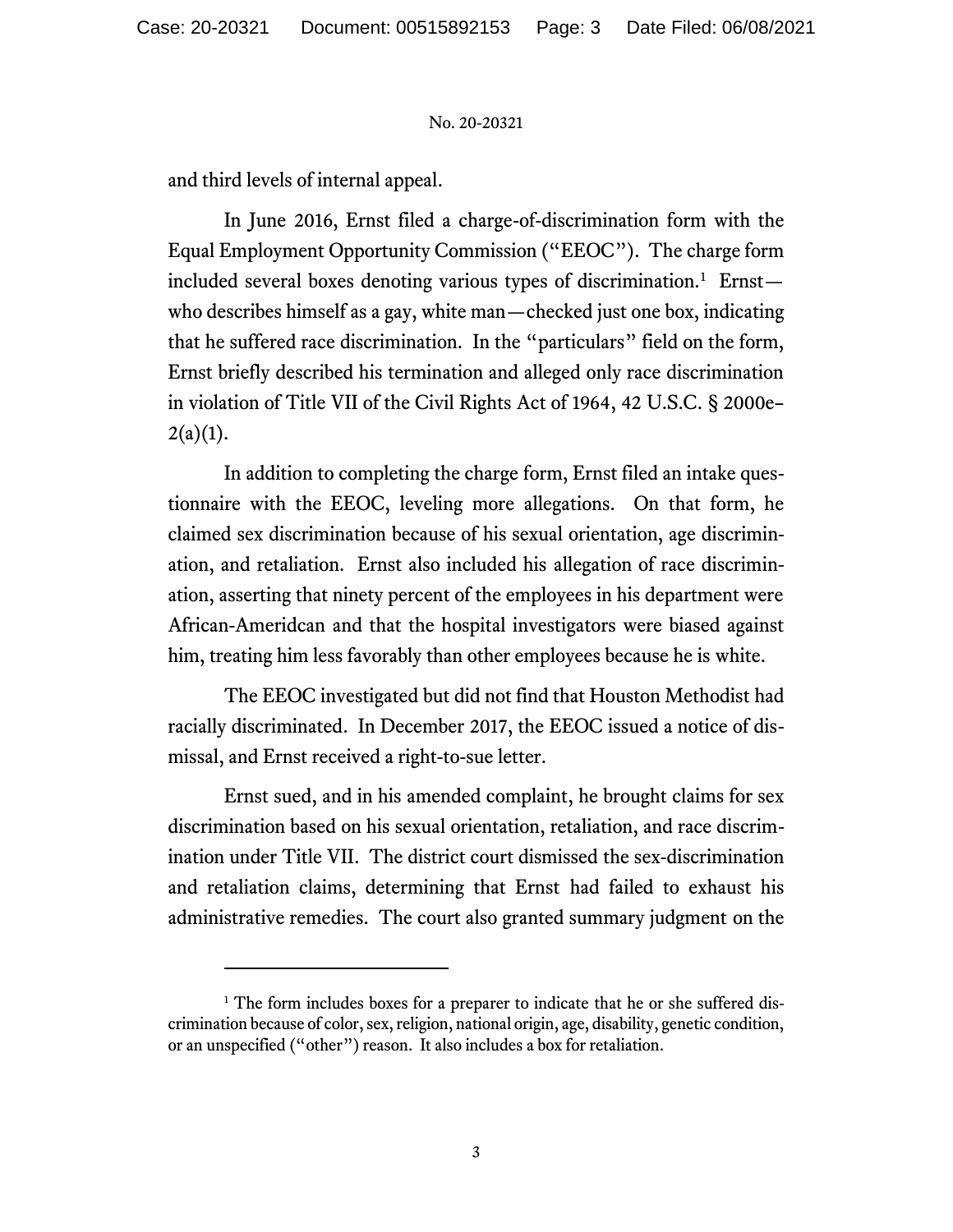race-discrimination claim, concluding that Ernst had failed to state a *prima facie* claim and deciding that, in the alternative, he failed to show that Houston Methodist's reasons for firing him were pretextual.

# II.

# A.

We review *de novo* a dismissal for failure to exhaust administrative remedies. *Ruiz v. Brennan*, 851 F.3d 464, 468 (5th Cir. 2017). "Title VII . . . provides for private causes of action arising out of employment discrimination and gives federal courts subject matter jurisdiction to resolve such disputes." *Davis v. Fort Bend Cnty.*, 893 F.3d 300, 303 (5th Cir. 2018), *aff'd*, 139 S. Ct. 1843 (2019). Before suing, a plaintiff must exhaust administrative remedies by filing a charge with the EEOC within 180 days of the discriminatory action. *Id.* (citing 42 U.S.C. § 2000e–5(e)(1)).

To exhaust, a plaintiff must file a timely charge with the EEOC and then receive a notice of the right to sue. *Taylor v. Books A Million, Inc.*, 296 F.3d 376, 379 (5th Cir. 2002). Administrative exhaustion "is not a jurisdictional requirement," *Stroy v. Gibson ex rel. Dep't of Veteran Affs.*, 896 F.3d 693, 698 (5th Cir. 2018), but neither is it merely "a procedural 'gotcha' issue," *McClain v. Lufkin Indus., Inc.*, 519 F.3d 264, 272 (5th Cir. 2008). Instead, administrative exhaustion "is a mainstay of proper enforcement of Title VII remedies," *id.*, and exists "to facilitate the [EEOC's] investigation and conciliatory functions and to recognize its role as primary enforcer of anti-discrimination laws," *Filer v. Donley*, 690 F.3d 643, 647 (5th Cir. 2012).

To satisfy exhaustion, a claim generally must arise out of the plaintiff's EEOC charge. *See id.* That requirement relates to a key purpose of an employment-discrimination charge, which is to give the employer notice of the existence and general substance of the discrimination allegations. *See Manning v. Chevron Chem. Co.*, 332 F.3d 874, 878 (5th Cir. 2003).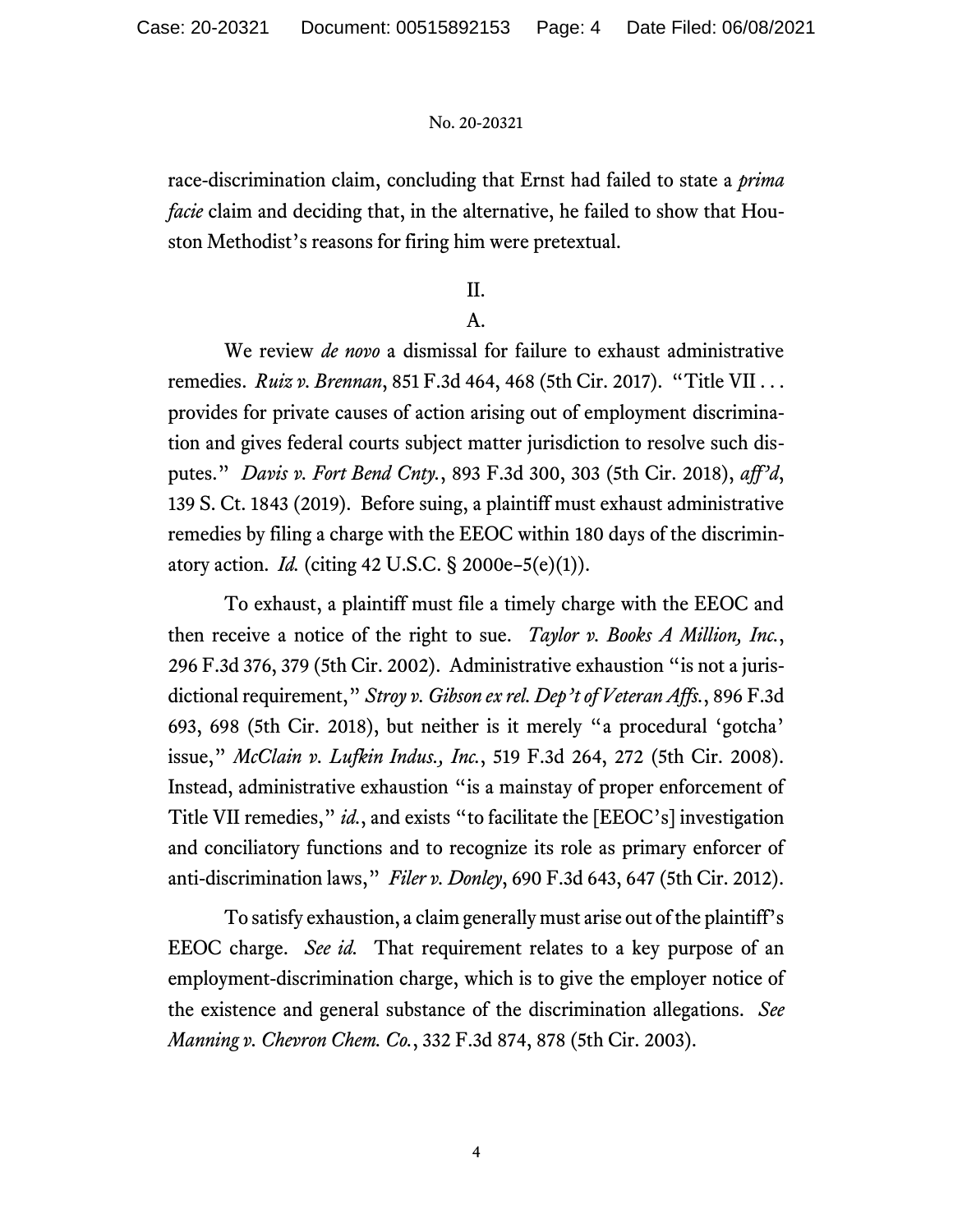To exhaust, however, a claim need not always arise from the EEOC charge *form*. In some circumstances, other documents can serve as a charge. In *Federal Express Corp. v. Holowecki*, 552 U.S. 389, 405–07 (2008), the Court determined that a sufficiently detailed and verified intake questionnaire sufficed as a charge under the Age Discrimination in Employment Act. In assessing whether a filing is a charge, the key question is whether "the filing, taken as a whole, should be construed as a request by the employee for the agency to take whatever action is necessary to vindicate her rights." *Id.* at 398. *Holowecki*'s holding "extends to Title VII," and "a questionnaire may qualify as a charge if it satisfies the EEOC's charge-filing requirements." *EEOC v. Vantage Energy Servs., Inc.*, 954 F.3d 749, 753–54 (5th Cir. 2020) (per curiam), *cert. denied*, 141 S. Ct. 1048 (2021).

EEOC regulations set the standards for Title VII charges. *See id.* at 753 n.5. An employee alleging discrimination under Title VII must submit a charge to the EEOC. *See* 29 C.F.R. § 1601.7(a). That charge must "be in writing and signed and . . . verified." *Id.* § 1601.9. To satisfy the verification requirement, a charge must be "sworn to or affirmed before a notary public, designated representative of the [EEOC], or other person duly authorized by law to administer oaths . . . or supported by an unsworn declaration in writing under penalty of perjury." *Id.* § 1601.3(a). Substantively, a charge must include the name and contact information of the person making the charge, the same information of the accused individuals, a factual statement of the allegations, the size of the employer, and disclosure of whether the allegations have already been brought to a state or local agency. *See id.* § 1601.12(a).

# B.

Ernst contends that, by alleging sex discrimination and retaliation in his EEOC intake questionnaire, he exhausted administrative remedies. It is undisputed that although the charge *form* included only an allegation of race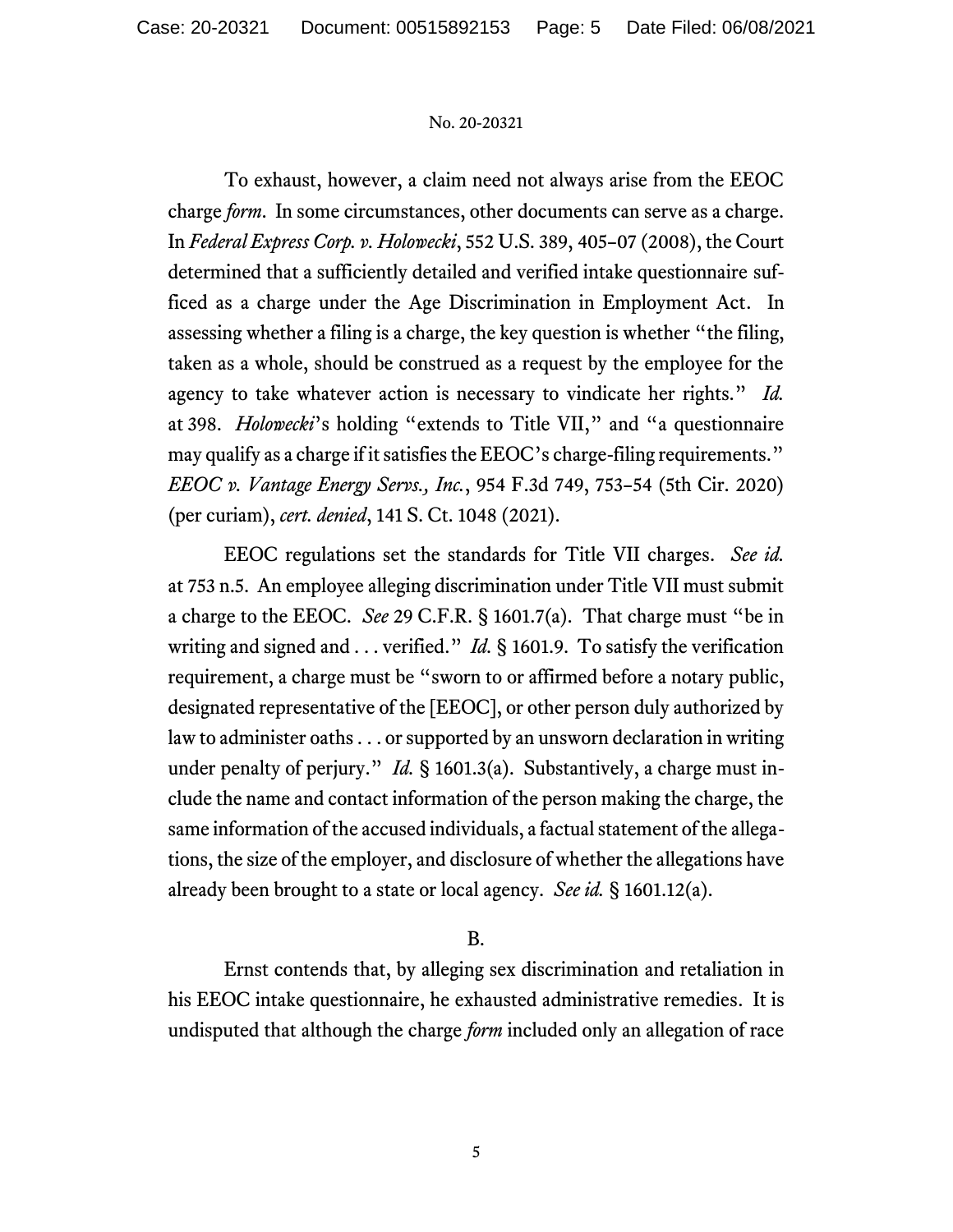discrimination, the *intake questionnaire* included allegations of sex discrimination on the basis of sexual orientation and retaliation.

Ernst avers that, under *Holowecki*, he exhausted his administrative remedies because the intake questionnaire constitutes a charge. Ernst contends that he identified the relevant parties and provided a statement of alleged facts, identified relevant dates, and provided his and Houston Methodist's required information, thereby satisfying the charge requirements under 29 C.F.R. § 1601.12(b).

Houston Methodist asserts that Ernst failed to exhaust. First, it posits that the intake questionnaire fails to constitute a charge because it did not satisfy the formal regulatory requirements, particularly because it was not verified. 2 Second, the hospital contends that Ernst failed to satisfy the charge requirement—and, thereby failed to exhaust his administrative remedies because Houston Methodist did not receive notice of his sex-discrimination and retaliation allegations during the EEOC investigation.

Ernst has failed to establish that he satisfied the EEOC verification requirements for a charge. Although the record includes the statement of facts he laid out in his questionnaire, it does not indicate that the questionnaire was signed and verified as required. *See id.* § 1601.9.<sup>3</sup> An intake

<sup>&</sup>lt;sup>2</sup> Ernst contends that Houston Methodist waived any verification requirement defense, citing *Gad v. Kansas State University*, 787 F.3d 1032, 1039 (10th Cir. 2015), for the proposition that "when an employer files a response on the merits without identifying a known verification defect, he foregoes the protection that the requirement affords—i.e., he has waived any verification objection" (cleaned up). Houston Methodist raised the verification objection early in the litigation, however, including it in its reply brief in support of its motion to dismiss. There was no waiver.

<sup>&</sup>lt;sup>3</sup> In his reply brief on appeal, Ernst included an image of what appears to be his signature on the intake questionnaire. As Houston Methodist contends—and Ernst conceded at oral argument—that signature is not in the record. Because we may not consider evidence produced for the first time on appeal, we do not take cognizance of the signature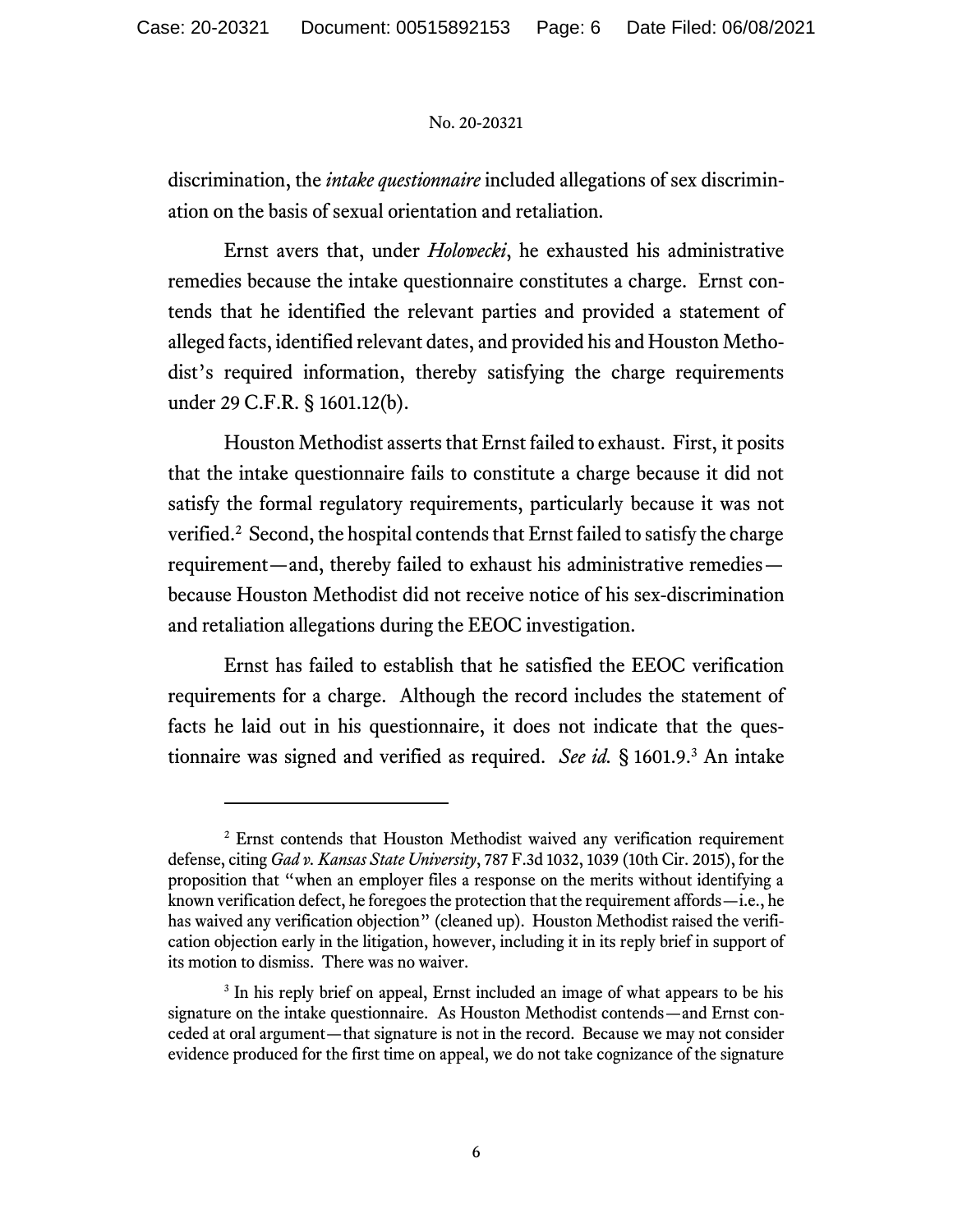questionnaire that "is not verified as required by EEOC regulations . . . . cannot be deemed a charge." *Patton v. Jacobs Eng'g Grp., Inc.*, 874 F.3d 437, 443 (5th Cir. 2017).

Moreover, it is undisputed that Houston Methodist never received notice of the intake questionnaire during the EEOC investigation. It first learned of the sex-discrimination and retaliation allegations from Ernst's original complaint, to which Ernst attached his intake questionnaire. "One of the central purposes of the employment discrimination charge is to put employers on notice of 'the existence and nature of the charges against them.'" *Manning*, 332 F.3d at 878 (quoting *EEOC v. Shell Oil Co.*, 466 U.S. 54, 77 (1984)). That rationale for the charge requirement is important because, in addition to promoting fairness for the employer, it gives the EEOC the opportunity to investigate and facilitate potential conciliation before lawsuits ensue. *See id.*; *Filer*, 690 F.3d at 647.

The only charge of which Houston Methodist received notice was Ernst's race-discrimination allegation. Because the intake questionnaire was not verified, and Houston Methodist did not receive notice of its additional allegations during the EEOC investigation, Ernst failed to exhaust administrative remedies. The district court properly dismissed the sexdiscrimination and retaliation claims.

# III.

# A.

The district court granted summary judgment on the race-

shown in the brief. *See, e.g.*, *In re Deepwater Horizon*, 739 F.3d 790, 798 (5th Cir. 2014). Moreover, even if the signature were properly in the record, it would fail the verification requirement because there is no indication that it was signed before a notary, an EEOC representative or other authorized person, or under penalty of perjury. *See* 29 C.F.R. § 1601.3(a).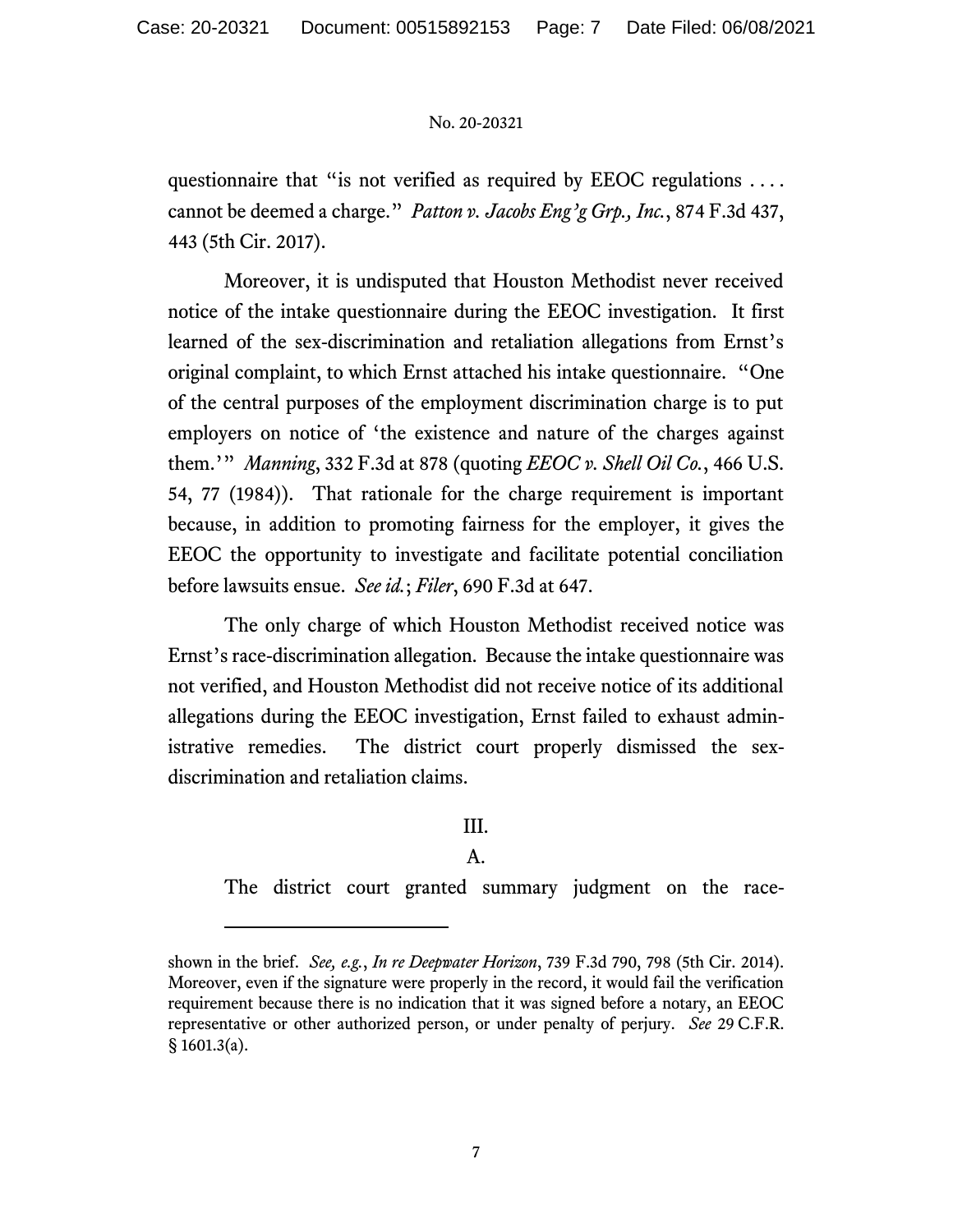discrimination claim for failure to establish a *prima facie* case. To establish a *prima facie* claim for race discrimination under Title VII, a plaintiff must show

"that he  $(1)$  is a member of a protected group;  $(2)$  was qualified for the position at issue; (3) was discharged or suffered some adverse employment action by the employer; and (4) was replaced by someone outside his protected group or was treated less favorably than other similarly situated employees outside the protected group."

*Stroy*, 896 F.3d at 698 (cleaned up). If the plaintiff establishes a *prima facie* claim, the burden shifts to the employer to offer a non-discriminatory reason for the adverse action. *See, e.g.*, *McCoy v. City of Shreveport*, 492 F.3d 551, 557 (5th Cir. 2007) (per curiam). If the employer offers such a reason, the burden shifts back to the plaintiff to show that that reason is pretext for a discriminatory purpose. *See id.*

# B.

There is no dispute that Ernst satisfied the first three elements; the parties disagree on the fourth. Ernst has failed to show that he was replaced or that a comparator received more favorable treatment, so summary judgment was proper.

Ernst contends that Greg Cubit, another employee in his department at Houston Methodist who is of another race, replaced him in his role. Ernst's contention fails because Cubit did not replace Ernst. Ernst asserts that his role was *offered* to Cubit, but he does not allege that Cubit actually replaced him. Moreover, Houston Methodist disputes that the hospital offered Ernst's job to Cubit; it correctly points out that Ernst's assertion is unsubstantiated and speculative.<sup>4</sup> Instead, Houston Methodist avers that

<sup>4</sup> *Cf. Bellard v. Gautreaux*, 675 F.3d 454, 460 (5th Cir. 2012) (stating that "unsub-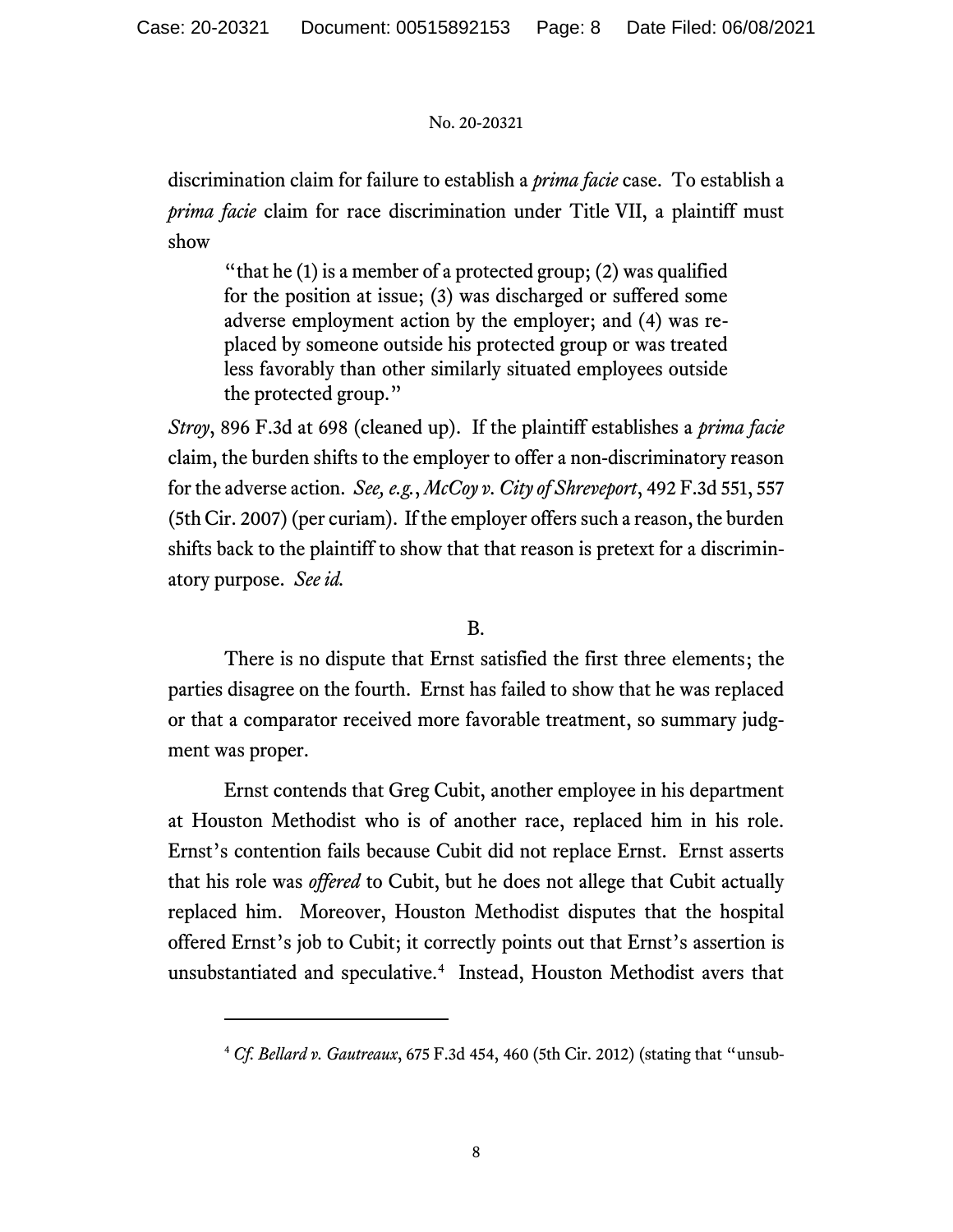Ernst's duties were divided among other employees within his department. "An employee has not been replaced when his former duties are distributed among other co-workers."<sup>5</sup> Thus, Ernst has not established that he was replaced by someone outside his protected class.

Ernst contends that, even if he was not replaced, he satisfies the fourth element because he was treated less favorably than Cubit. To satisfy the fourth element, a plaintiff must point to a comparator who was "similarly situated" and received more favorable treatment. *See Lee v. Kan. City S. Ry. Co.*, 574 F.3d 253, 259 (5th Cir. 2009). The plaintiff "must establish that the comparator was treated more favorably than the plaintiff under nearly identical circumstances." *Rogers v. Pearland Indep. Sch. Dist.*, 827 F.3d 403, 410 (5th Cir. 2016) (cleaned up). "The employment actions being compared will be deemed to have been taken under nearly identical circumstances when the employees being compared held the same job or responsibilities, shared the same supervisor or had their employment status determined by the same person, and have essentially comparable violation histories." *Lee*, 574 F.3d at 260.

Ernst fails to establish that Cubit was a similarly situated comparator.

stantiated assertions will not satisfy the plaintiff's burden" to withstand a motion for summary judgment").

<sup>5</sup> *Griffin v. Kennard Indep. Sch. Dist.*, 567 F. App'x 293, 294–95 (5th Cir. 2014) (per curiam) (cleaned up). Ernst points to*Young v. Harris Health Care, Inc.*, No. 99-30186, 2000 WL 1029180, at \*3 (5th Cir. July 14, 2000) (unpublished), in which we determined that a plaintiff had established a *prima facie* case of age discrimination where her role was restructured, and her responsibilities were all absorbed by younger employees. But as an unpublished case, it is not binding. Moreover, it is distinguishable because, in *Young*, the plaintiff established that all the individuals to whom her responsibilities were allocated were "substantially younger" than was she. *Id.* Houston Methodist has produced evidence that at least one employee besides Cubit absorbed some of Ernst's job responsibilities, and there is no information in the record regarding her race.